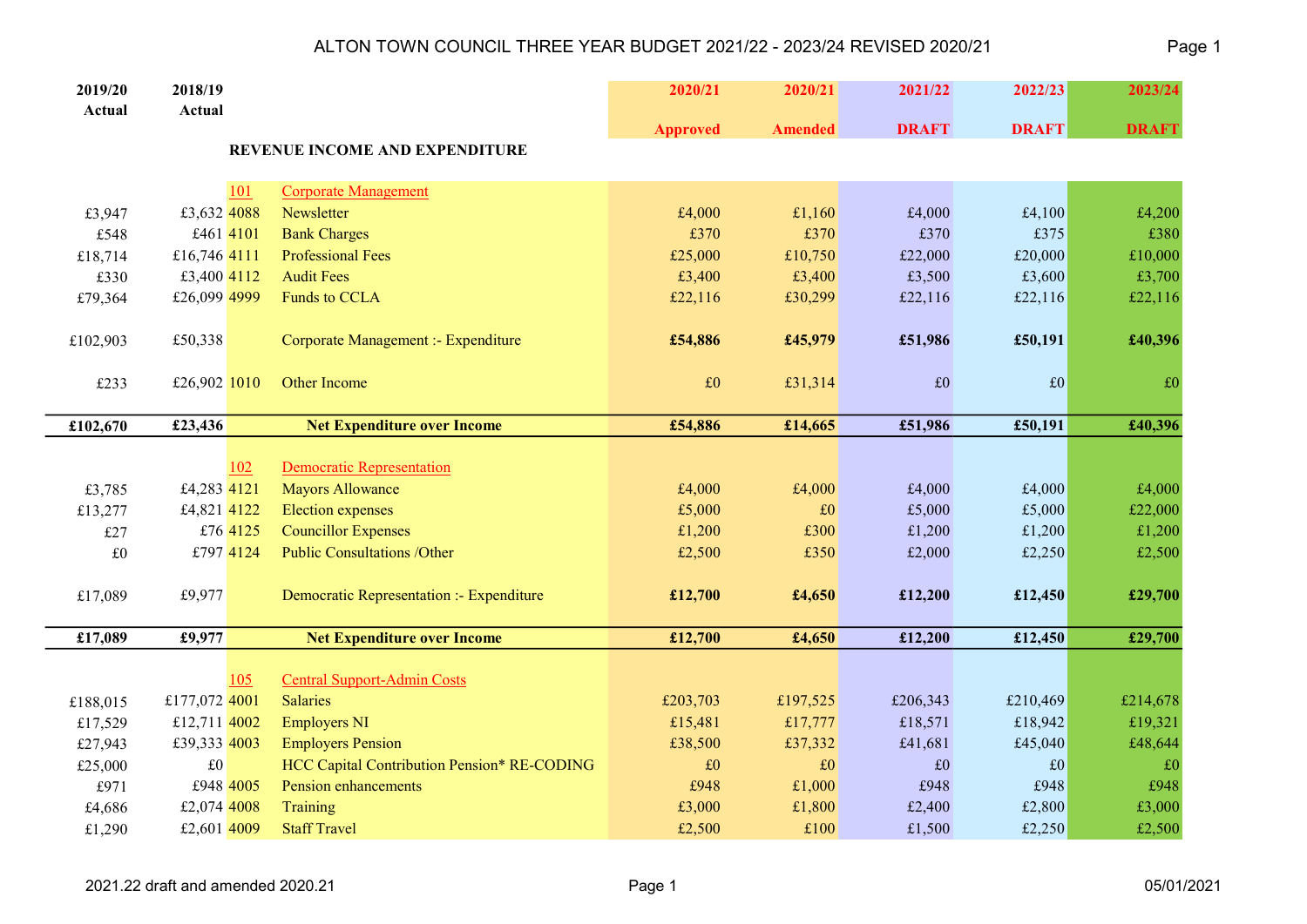| 2019/20     | 2018/19      |                                                     | 2020/21                   | 2020/21                | 2021/22                | 2022/23                | 2023/24                |
|-------------|--------------|-----------------------------------------------------|---------------------------|------------------------|------------------------|------------------------|------------------------|
| Actual      | Actual       |                                                     |                           |                        |                        |                        |                        |
| £2,251      | £1,522 4026  | <b>Other Expenditure</b>                            | <b>Approved</b><br>£1,500 | <b>Amended</b><br>£837 | <b>DRAFT</b><br>£1,000 | <b>DRAFT</b><br>£1,500 | <b>DRAFT</b><br>£1,500 |
| £15,087     | £8,227 4071  | Telephone and IT                                    | £12,571                   | £15,996                | £15,996                | £15,996                | £15,996                |
| £829        | £436 4072    | <b>Mobile Phones</b>                                | £500                      | £1,350                 | £2,100                 | £2,100                 | £2,100                 |
| £2,264      | £3,073 4075  | <b>Stationery &amp; Printing</b>                    | £2,500                    | £750                   | £1,500                 | £1,750                 | £2,000                 |
| £1,029      | £808 4076    | Postage                                             | £1,200                    | £1,000                 | £1,000                 | £1,050                 | £1,100                 |
| £2,514      | £3,274 4080  | Subscriptions & Publications                        | £3,100                    | £3,100                 | £3,250                 | £3,300                 | £3,350                 |
| $\pounds 0$ | £0 4081      | Covid19 expenditure                                 |                           | £7,197                 | $\pounds 0$            | £0                     | £0                     |
| £19,697     | £24,192 4085 | Insurance                                           | £22,000                   | £19,097                | £21,000                | £22,000                | £24,000                |
| £211        | £0 4087      | <b>Advertising</b>                                  | £650                      | £0                     | £650                   | £650                   | £650                   |
| $\pounds 0$ | £0 4089      | <b>Resilience Fund</b>                              | $\pounds 0$               | £22,000                | $\pounds 0$            | £0                     | $\pounds 0$            |
| $\pounds 0$ | £0 4115      | Electronic Meeting software* NEW                    | £9,000                    | £0                     | $\pounds 0$            | £0                     | $\pounds 0$            |
| £877        | £313 4155    | Equipment                                           | £3,200                    | £2,800                 | £2,000                 | £2,000                 | £2,000                 |
| £228        | £29 4157     | Furniture                                           | £1,200                    | £500                   | £1,000                 | £1,000                 | £1,200                 |
|             |              |                                                     |                           |                        |                        |                        |                        |
| £310,421    |              | £276,613 Central Support-Admin Costs :- Expenditure | £321,553                  | £330,161               | £320,939               | £331,796               | £342,987               |
|             |              |                                                     |                           |                        |                        |                        |                        |
| £2,234      | £399 1010    | <b>Other Income</b>                                 | £0                        | £451                   | $\pounds 0$            | £0                     | $\pounds 0$            |
|             | 1020         | Covid 19 income                                     | $\pounds 0$               | £1,500                 | $\pounds 0$            | $\pounds 0$            | $\pounds 0$            |
| $\pounds 0$ | £0 1021      | <b>Resilience fund donations</b>                    | $\pounds 0$               | £22,000                | £0                     | $\pounds 0$            | $\pounds 0$            |
|             |              |                                                     |                           |                        |                        |                        |                        |
| £2,234      | £399         | Central Support-Admin Costs :- Income               | £0                        | £23,951                | $\pounds 0$            | £0                     | £0                     |
| £308,187    | £276,214     | <b>Net Expenditure over Income</b>                  | £321,553                  | £306,210               | £320,939               | £331,796               | £342,987               |
|             |              |                                                     |                           |                        |                        |                        |                        |
|             | <u>106</u>   | <b>Central Support-Town Hall</b>                    |                           |                        |                        |                        |                        |
| £7,181      | £6,480 4021  | Rates                                               | £6,629                    | £7,500                 | £6,700                 | £6,700                 | £6,700                 |
| £230        | £339 4022    | <b>Water Charges</b>                                | £620                      | £620                   | £620                   | £620                   | £620                   |
| £2,027      | £1,916 4024  | Gas                                                 | £1,716                    | £950                   | £1,750                 | £1,802                 | £0                     |
| £1,690      | £1,567 4025  | Electricity                                         | £1,464                    | £920                   | £1,350                 | £1,400                 | £1,492                 |
| £2,040      | £2,728 4030  | Cleaning                                            | £2,350                    | £1,400                 | £2,400                 | £2,450                 | £2,500                 |
| £2,202      | £4,964 4140  | <b>Building Maintenance</b>                         | £4,500                    | £2,400                 | £3,000                 | £4,500                 | £4,500                 |
|             |              |                                                     |                           |                        |                        |                        |                        |
| £15,370     | £17,994      | Central Support-Town Hall :- Expenditure            | £17,279                   | £13,790                | £15,820                | £17,472                | £15,812                |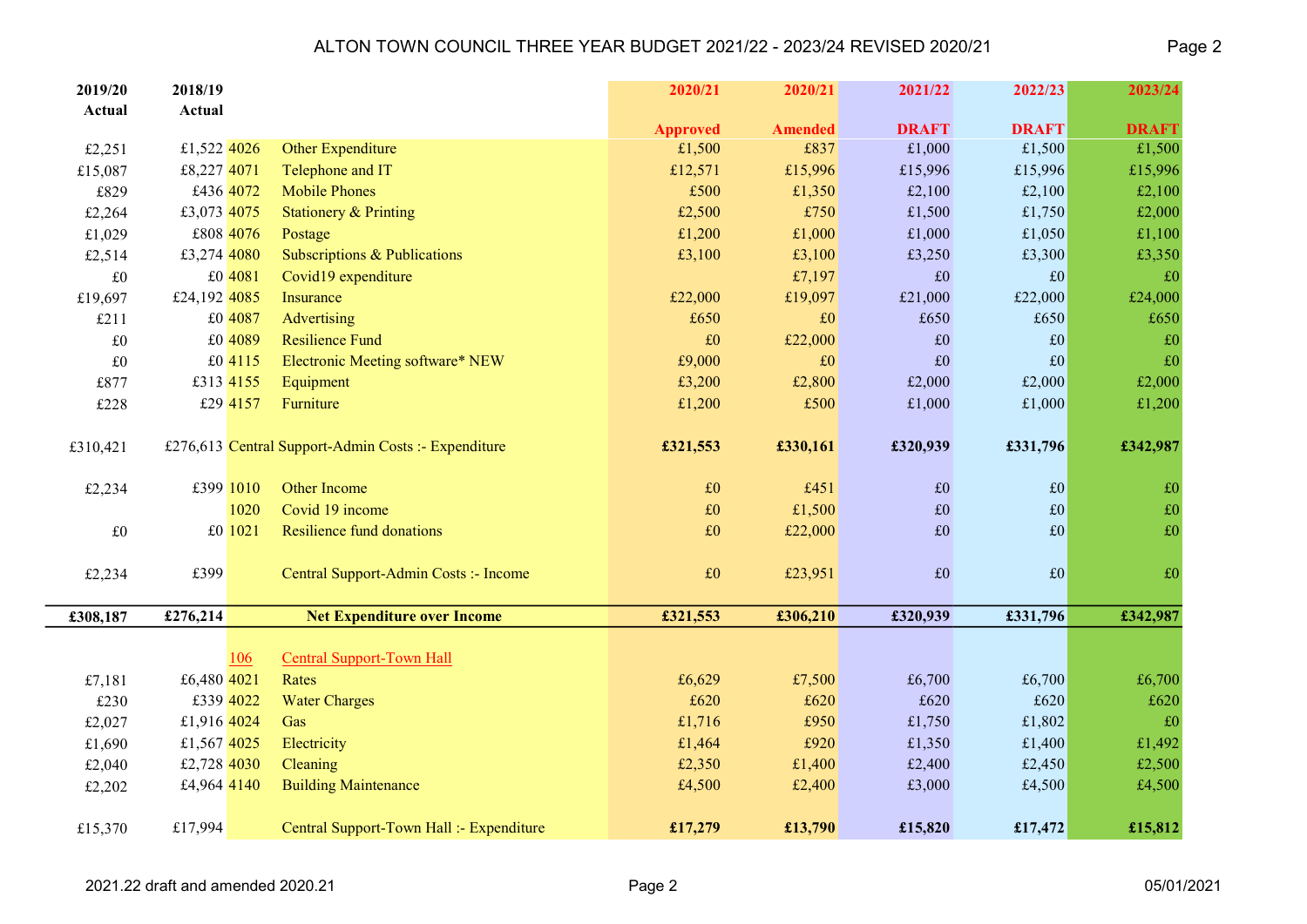| 2019/20     | 2018/19       |      |                                           | 2020/21         | 2020/21        | 2021/22      | 2022/23      | 2023/24      |
|-------------|---------------|------|-------------------------------------------|-----------------|----------------|--------------|--------------|--------------|
| Actual      | Actual        |      |                                           | <b>Approved</b> | <b>Amended</b> | <b>DRAFT</b> | <b>DRAFT</b> | <b>DRAFT</b> |
|             |               |      |                                           |                 |                |              |              |              |
| £24,739     | £25,943 1002  |      | <b>Shop Rents</b>                         | £16,461         | £2,138         | £10,500      | £14,500      | £16,500      |
| £50,138     | £171 1010     |      | Other                                     | £0              | £600           | £0           | £0           | £0           |
| £74,877     | £26,114       |      | Central Support-Town Hall :- Income       | £16,461         | £2,738         | £10,500      | £14,500      | £16,500      |
|             |               |      |                                           |                 |                |              |              |              |
| $-£59,507$  | $-£8,120$     |      | <b>Net Expenditure over Income</b>        | £818            | £11,052        | £5,320       | £2,972       | $-£688$      |
|             |               |      |                                           |                 |                |              |              |              |
|             |               | 107  | Operating Income & Exp.                   |                 |                |              |              |              |
| £17,250     | £17,308 1005  |      | <b>Market Income</b>                      | £12,000         | £8,100         | £10,000      | £11,000      | £12,000      |
| £671,015    | £631,845 1176 |      | Precept                                   | £713,565        | £713,565       | £735,270     | £761,004     | £787,640     |
| £11,443     | £9,842 1190   |      | <b>Interest Received</b>                  | £12,500         | £10,950        | £11,000      | £3,000       | £3,000       |
| £8,006      | £7,750 1081   |      | <b>CIL</b>                                | £0              | £10,506        | £0           | £0           | £0           |
|             |               |      |                                           |                 |                |              |              |              |
| £707,714    | £666,745      |      | Operating Income & Exp. :- Income         | £738,065        | £743,121       | £756,270     | £775,004     | £802,640     |
|             |               |      |                                           |                 |                |              |              |              |
| $-£707,714$ | $-£666,745$   |      | <b>Net Expenditure over Income</b>        | $-£738,065$     | $-£743, 121$   | $-£756,270$  | $-£775,004$  | $-£802,640$  |
|             |               | 108  | <b>Other Properties</b>                   |                 |                |              |              |              |
|             |               |      |                                           |                 |                |              |              |              |
| £4,854      | £539 4140     |      | <b>Building Maintenance Herald</b>        | £4,000          | £5,084         | £2,000       | £2,000       | £2,000       |
| £379,439    |               | 4411 | Building Maintenance Bartlett & Butcher   | £0              | £10,543        | £2,000       | £2,000       | £2,000       |
| £4,705      |               | 4412 | <b>Public Works Loan Board repayments</b> | £9,411          | £9,411         | £9,411       | £9,411       | £9,411       |
| $\pounds 0$ |               | 4116 | Rent/Start up for High Street Retail Unit | £20,000         | £5,172         | £0           | £0           | £0           |
| £388,998    | £539          |      | Other Properties :- Expenditure           | £33,411         | £30,210        | £13,411      | £13,411      | £13,411      |
|             |               |      |                                           |                 |                |              |              |              |
| £17,154     | £11,500 1001  |      | Rents                                     | £23,500         | £33,027        | £19,000      | £20,000      | £21,000      |
| £337,610    |               | 1010 | other income                              | £3,000          | £10,543        | £0           | £0           | £0           |
| £354,764    | £11,500       |      | Other Properties :- Income                | £26,500         | £43,570        | £19,000      | £20,000      | £21,000      |
|             |               |      |                                           |                 |                |              |              |              |
| £34,234     | $-£10,961$    |      | <b>Net Expenditure over Income</b>        | £6,911          | $-£13,360$     | $-£5,589$    | $-£6,589$    | $-£7,589$    |
|             |               |      |                                           |                 |                |              |              |              |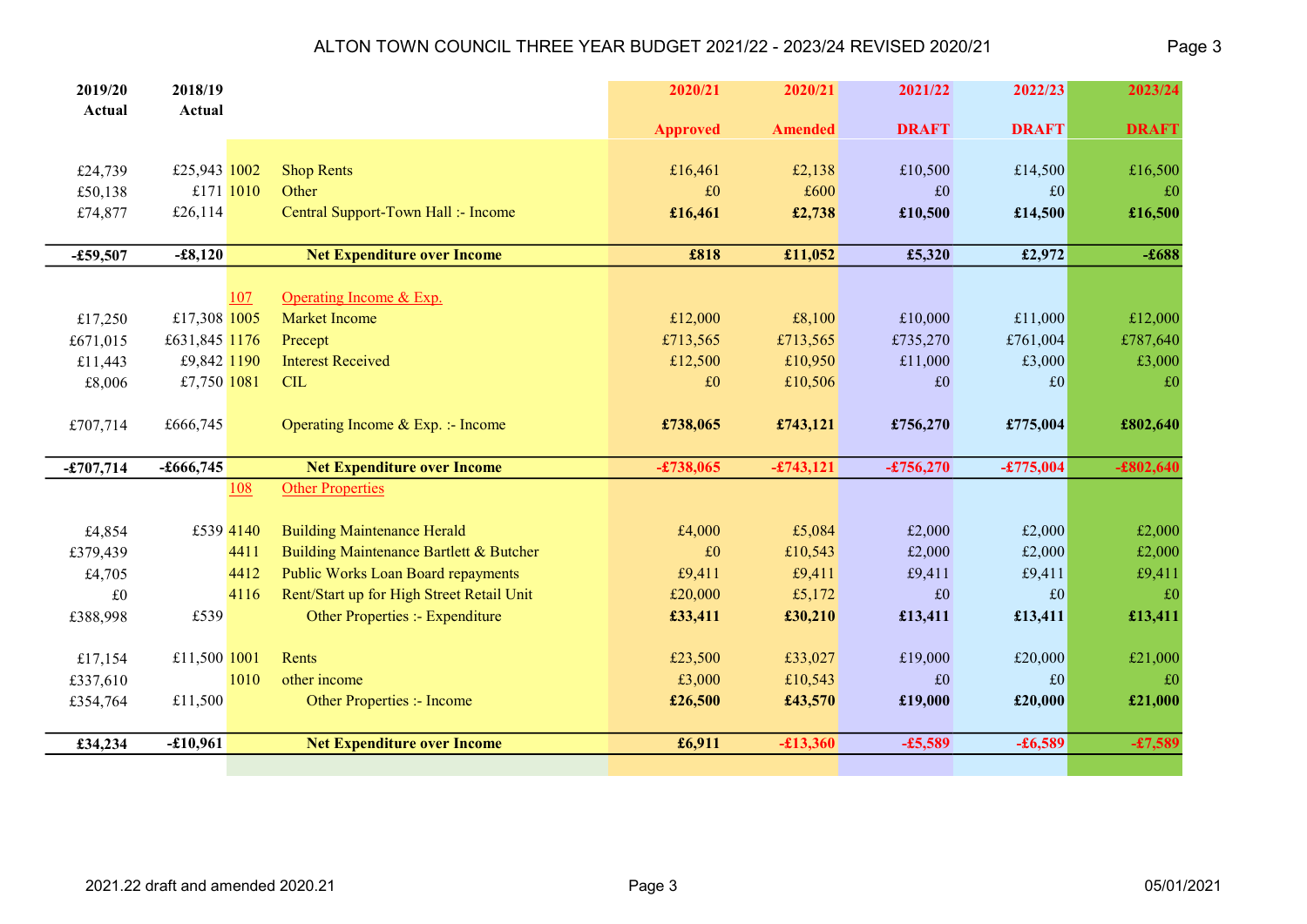| 2019/20     | 2018/19                  |         |                                          | 2020/21         | 2020/21        | 2021/22        | 2022/23      | 2023/24      |
|-------------|--------------------------|---------|------------------------------------------|-----------------|----------------|----------------|--------------|--------------|
| Actual      | Actual                   |         |                                          |                 |                |                |              |              |
|             |                          |         |                                          | <b>Approved</b> | <b>Amended</b> | <b>DRAFT</b>   | <b>DRAFT</b> | <b>DRAFT</b> |
|             |                          | 201     | <b>Anstey Park</b>                       |                 |                |                |              |              |
| £1,649      | £1,488 4021              |         | Rates                                    | £1,522          | £1,522         | £1,550         | £1,550       | £1,550       |
| £6,870      | £2,378 4022              |         | <b>Water Charges</b>                     | £1,400          | £7,500<br>£950 | £1,800         | £1,820       | £1,835       |
| £1,127      | £1,312 4024              |         | Gas                                      | £1,400          |                | £1,500         | £1,545       | £1,597       |
| £5,915      | £3,945 4025<br>£156 4030 |         | Electricity / Electricals                | £3,950<br>£200  | £3,500         | £3,950<br>£200 | £3,000       | £2,000       |
| £122        |                          |         | Cleaning                                 |                 | £200           |                | £200         | £200         |
| $\pounds 0$ | £6,096 4031              |         | Refuse Collection REMOVE SEE GROUNDS TEA | $\pounds 0$     | £0             | $\pounds 0$    | £0           | £0           |
| £346        | £581 4071                |         | Telephone and IT                         | £510            | £510           | £522           | £530         | £540         |
| £16,996     | £6,410 4140              |         | <b>Building Maintenance</b>              | £8,000          | £6,250         | £7,000         | £8,000       | £8,000       |
| £11,118     | £9,032 4141              |         | <b>Grounds Maintenance</b>               | £11,500         | £3,500         | £5,000         | £6,000       | £6,000       |
| £44,143     | £31,398                  |         | Anstey Park :- Expenditure               | £28,482         | £23,932        | £21,522        | £22,645      | £21,722      |
|             |                          |         |                                          |                 |                |                |              |              |
| £10,652     | £16,711 1000             |         | Fees and Charges                         | £15,100         | £4,752         | £14,800        | £15,200      | £15,200      |
| £21,707     | £19,725 1001             |         | Rents                                    | £20,900         | £10,490        | £15,000        | £18,445      | £44,000      |
| £535        | £2,155 1010              |         | Other Income inc grants                  | £0              | £110           | £0             | £0           | £0           |
| £22,116     | £22,116 1016             |         | Alton FC Holding Fund/Rent               | £22,116         | £22,116        | £22,116        | £22,116      | £22,116      |
| £55,010     | £60,707                  |         | Anstey Park :- Income                    | £58,116         | £37,468        | £51,916        | £55,761      | £81,316      |
| $-£10,867$  | $-£29,309$               |         | <b>Net Expenditure over Income</b>       | $-£29,634$      | $-£13,536$     | $-£30,394$     | $-£33,116$   | $-£59,594$   |
|             |                          | 202     | <b>Jubilee Playing Fields</b>            |                 |                |                |              |              |
| £4          | £2,491 4022              |         | <b>Water Charges</b>                     | £2,100          | £2,100         | £2,200         | £2,200       | £2,200       |
| £3,035      | £3,112 4025              |         | Electricity / Electricals                | £3,750          | £1,995         | £3,500         | £3,605       | £3,713       |
| $\pounds 0$ |                          | £0 4021 | Rates                                    | $\pounds 0$     | £2,083         | £2,125         | £2,200       | £2,300       |
| £84         | £111 4030                |         | Cleaning                                 | £250            | £250           | £250           | £250         | £250         |
| £0          | £1,539 4031              |         | Refuse Collection* RECODED SEE GROUNDS   | $\pounds 0$     | £0             | £0             | £0           | £0           |
| £2,019      | £3,854 4140              |         | <b>Building Maintenance</b>              | £6,000          | £4,500         | £4,500         | £4,500       | £4,500       |
| £12,804     | £8,810 4141              |         | <b>Grounds Maintenance</b>               | £7,300          | £10,777        | £7,500         | £7,500       | £7,500       |
| £433        |                          | £0 4143 | <b>Skatepark Maintenance</b>             | £500            | £0             | £500           | £500         | £500         |
| £819        | £1,793 4150              |         | <b>Fuel Costs</b>                        | £1,352          | £1,352         | £1,379         | £1,415       | £1,475       |
| £3,085      |                          | £0 4155 | Equipment                                | $\pounds 0$     | $\pounds 0$    | $\pounds 0$    | £0           | $\pounds 0$  |
|             |                          |         |                                          |                 |                |                |              |              |
| £22,283     | £21,710                  |         | Jubilee Playing Fields :- Expenditure    | £21,252         | £23,057        | £21,954        | £22,170      | £22,438      |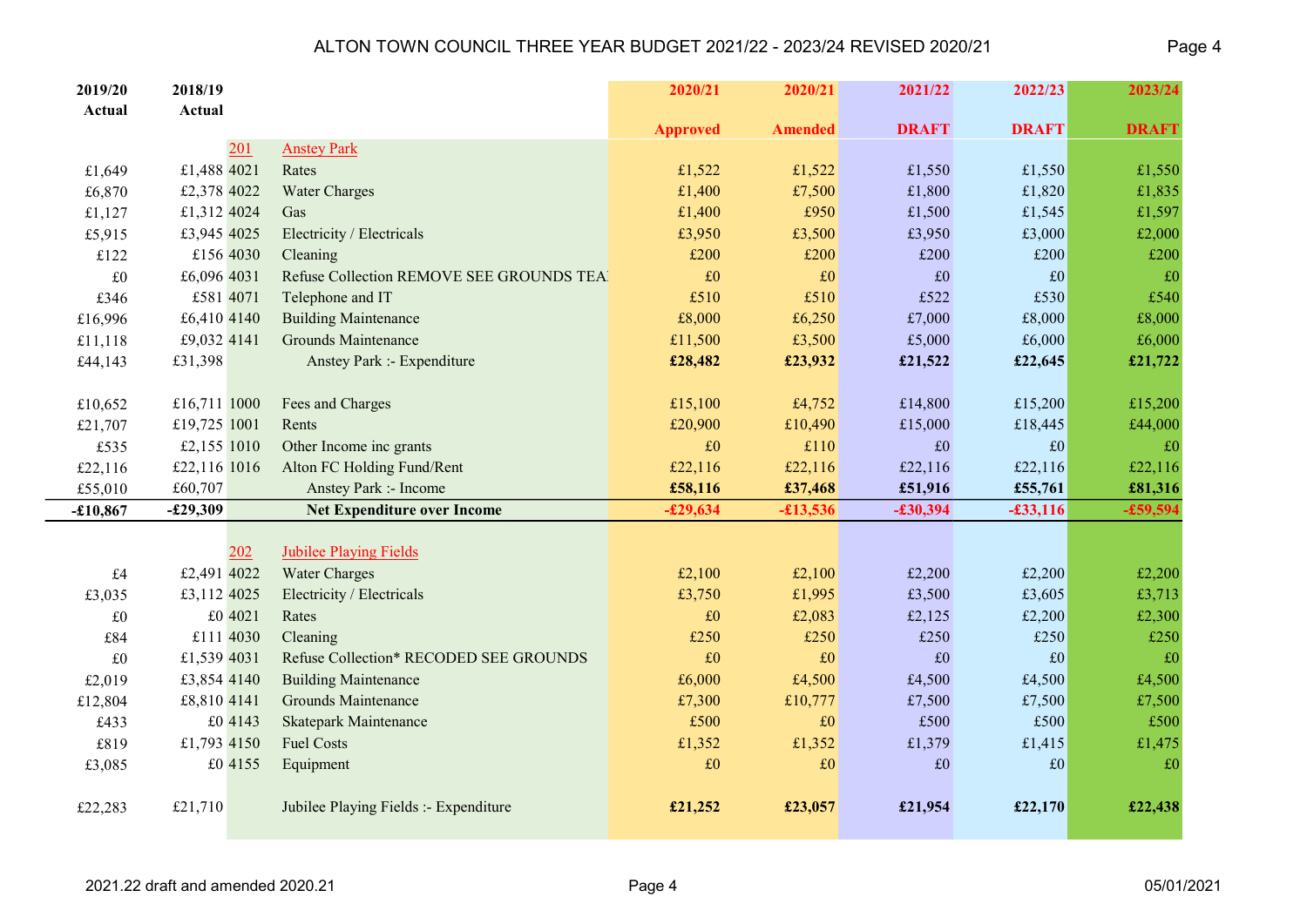| 2019/20<br>Actual | 2018/19<br>Actual |         |                                         | 2020/21         | 2020/21        | 2021/22      | 2022/23      | 2023/24      |
|-------------------|-------------------|---------|-----------------------------------------|-----------------|----------------|--------------|--------------|--------------|
|                   |                   |         |                                         | <b>Approved</b> | <b>Amended</b> | <b>DRAFT</b> | <b>DRAFT</b> | <b>DRAFT</b> |
| £11,694           | £17,715 1000      |         | Fees and Charges                        | £13,500         | £12,698        | £13,000      | £13,500      | £13,500      |
| £15,934           | £14,217 1001      |         | Rents                                   | £14,500         | £14,500        | £14,600      | £14,600      | £14,600      |
| £6,116            | £4,160 1010       |         | Other Income                            | £1,000          | £0             | £0           | £0           | £0           |
|                   |                   |         |                                         |                 |                |              |              |              |
| £33,744           | £36,092           |         | Jubilee Playing Fields :- Income        | £29,000         | £27,198        | £27,600      | £28,100      | £28,100      |
|                   |                   |         |                                         |                 |                |              |              |              |
| $-£11,461$        | $-£14,382$        |         | <b>Net Expenditure over Income</b>      | $-£7,748$       | $-£4,141$      | $-£5,646$    | $-£5,930$    | $-£5,662$    |
|                   |                   |         |                                         |                 |                |              |              |              |
|                   |                   | 301     | <b>Grounds Maintenance Team</b>         |                 |                |              |              |              |
| £131,553          | £138,777 4001     |         | <b>Salaries</b>                         | £158,086        | £158,086       | £157,286     | £160,431     | £163,640     |
| £11,859           | £9,928 4002       |         | <b>Employers NI</b>                     | £12,015         | £14,228        | £14,156      | £14,439      | £14,728      |
| £24,152           | £28,835 4003      |         | <b>Employers Pension</b>                | £28,772         | £28,772        | £31,772      | £34,332      | £29,782      |
| £757              | £1,156 4010       |         | Uniforms & safety equipment             | £600            | £835           | £600         | £600         | £800         |
| £3,125            | £4,305 4144       |         | Play Equipment inspection               | £3,800          | £2,900         | £3,800       | £3,850       | £3,900       |
| £11,020           | £8,832 4145       |         | Tree / Hedge Maintenance                | £13,000         | £23,000        | £15,000      | £17,000      | £16,000      |
| £739              | £795 4146         |         | <b>Bedding Plants</b>                   | £750            | £0             | £750         | £750         | £750         |
| £1,025            | £1,496 4147       |         | Dog Bin sacks                           | £1,200          | £1,000         | £1,250       | £1,275       | £1,300       |
| £19,169           | £13,419 4149      |         | <b>Vehicle Costs</b>                    | £11,000         | £8,500         | £9,000       | £9,000       | £9,000       |
| £7,502            | £5,141 4150       |         | <b>Fuel Costs</b>                       | £7,446          | £4,081         | £5,750       | £5,500       | £5,250       |
| £10,774           | £7,402 4153       |         | <b>Security Patrols/locking</b>         | £9,000          | £6,000         | £9,000       | £9,000       | £9,000       |
| £8,884            | £7,419 4154       |         | <b>Equipment Leasing/Contracting</b>    | £10,000         | £737           | $\pounds 0$  | £11,000      | £11,500      |
| £19,257           | £12,927 4155      |         | Equipment                               | £12,000         | £12,000        | £17,000      | £12,000      | £15,000      |
| $\pounds 0$       | £12,530 4148      |         | Play Equipment / Maintenance            | £14,365         | £12,038        | £4,000       | £20,000      | £10,000      |
| £7,412            |                   | £0 4031 | RECODING* Refuse Collection             | £7,100          | £14,620        | £12,000      | £12,000      | £12,000      |
| £5,574            |                   | 4141    | RECODING* Grounds Maintainence          | £3,000          | £3,000         | £3,000       | £3,000       | £3,000       |
|                   |                   |         |                                         |                 |                |              |              |              |
| £262,802          | £252,962          |         | Grounds Maintenance Team :- Expenditure | £292,133        | £289,797       | £284,364     | £314,177     | £305,650     |
| £3,430            | £6,098 1010       |         | Other income                            | $\pounds 0$     | £1,875         | $\pounds 0$  | £0           | £0           |
|                   |                   |         |                                         |                 |                |              |              |              |
| £3,430            | £6,098            |         | Grounds Maintenance Team :- Income      | $\pounds 0$     | £1,875         | £0           | E0           | £0           |
|                   |                   |         |                                         |                 |                |              |              |              |
| £259,372          | £246,864          |         | <b>Net Expenditure over Income</b>      | £292,133        | £287,922       | £284,364     | £314,177     | £305,650     |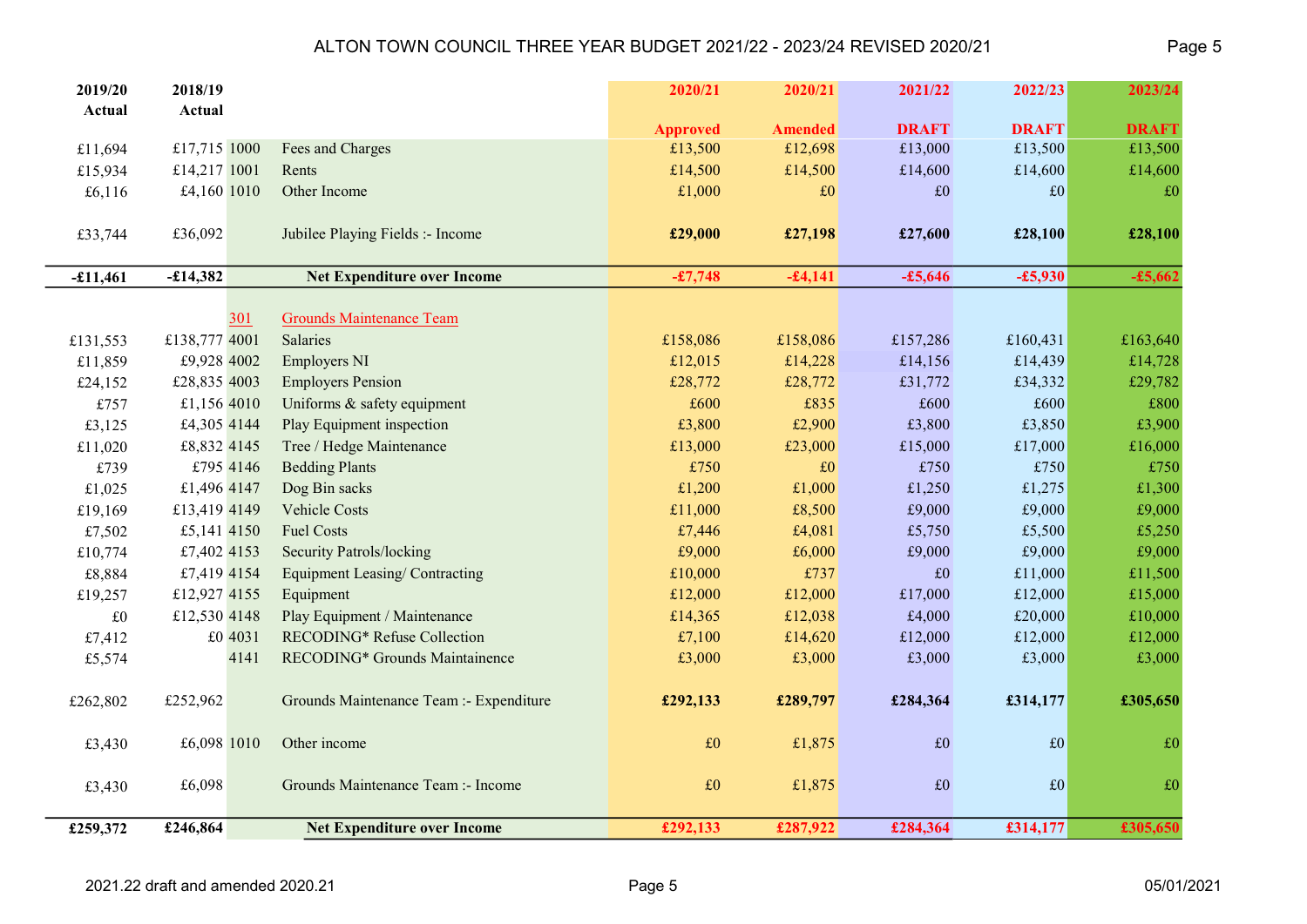| 2019/20     | 2018/19      |     |                                            | 2020/21         | 2020/21        | 2021/22      | 2022/23      | 2023/24      |
|-------------|--------------|-----|--------------------------------------------|-----------------|----------------|--------------|--------------|--------------|
| Actual      | Actual       |     |                                            | <b>Approved</b> | <b>Amended</b> | <b>DRAFT</b> | <b>DRAFT</b> | <b>DRAFT</b> |
|             |              |     |                                            |                 |                |              |              |              |
|             |              | 310 | The Butts                                  |                 |                |              |              |              |
| £43         | £20 4022     |     | <b>Water Charges</b>                       | £79             | £1,249         | £400         | £400         | £400         |
| £43         | £20          |     | The Butts :- Expenditure                   | £79             | £1,249         | £400         | £400         | £400         |
| £2,855      | £2,880 1000  |     | Fees and Charges                           | £2,200          | £700           | £1,400       | £2,200       | £2,200       |
| £2,855      | £2,880       |     | The Butts :- Income                        | £2,200          | £700           | £1,400       | £2,200       | £2,200       |
|             |              |     |                                            |                 |                |              |              |              |
| $-£2,812$   | $-£2,860$    |     | <b>Net Expenditure over Income</b>         | $-£2,121$       | £549           | $-£1,000$    | $-£1,800$    | $-£1,800$    |
|             |              | 311 | <b>Public Gardens</b>                      |                 |                |              |              |              |
| £254        | $-£9$ 4022   |     | <b>Water Charges</b>                       | £79             | £200           | £200         | £200         | £200         |
| £1,111      | £510 4025    |     | Electricity / Electricals                  | £520            | £750           | £530         | £540         | £550         |
| $\pounds 0$ | £620 4031    |     | Refuse Collection - REMOVE SEE GROUNDS TEA | $\pounds 0$     | $\pounds 0$    | £0           | $\pounds 0$  | £0           |
| £460        | £731 4140    |     | <b>Building Maintenance</b>                | £1,200          | £500           | £1,200       | £1,200       | £1,200       |
| £3,374      | £1,673 4141  |     | Grounds Maintenance                        | £2,750          | £1,250         | £2,750       | £2,750       | £2,750       |
|             |              |     |                                            |                 |                |              |              |              |
| £5,199      | £3,525       |     | Public Gardens :- Expenditure              | £4,549          | £2,700         | £4,680       | £4,690       | £4,700       |
| £13,895     | £14,040 1001 |     | Rents                                      | £11,976         | £8,128         | £11,976      | £11,976      | £11,976      |
| $\pounds 0$ | £2,063 1010  |     | other income                               |                 |                |              |              |              |
| £13,895     | £16,103      |     | Public Gardens :- Income                   | £11,976         | £8,128         | £11,976      | £11,976      | £11,976      |
|             |              |     |                                            |                 |                |              |              |              |
| $-£8,696$   | $-£12,578$   |     | <b>Net Expenditure over Income</b>         | $-£7,427$       | $-£5,428$      | $-£7,296$    | $-£7,286$    | $-£7,276$    |
|             |              | 312 | <b>Windmill Hill</b>                       |                 |                |              |              |              |
| $\pounds 0$ | £37 4141     |     | Grounds Maintenance*REMOVE SEE GROUNDS'    | $\pounds 0$     | $\pounds 0$    | £0           | £0           | £0           |
|             |              |     |                                            |                 |                |              |              |              |
| $\pounds 0$ | £37          |     | Windmill Hill :- Expenditure               | $\pounds 0$     | $\pounds 0$    | $\pounds 0$  | $\pounds 0$  | $\pounds 0$  |
|             |              |     |                                            |                 |                |              |              |              |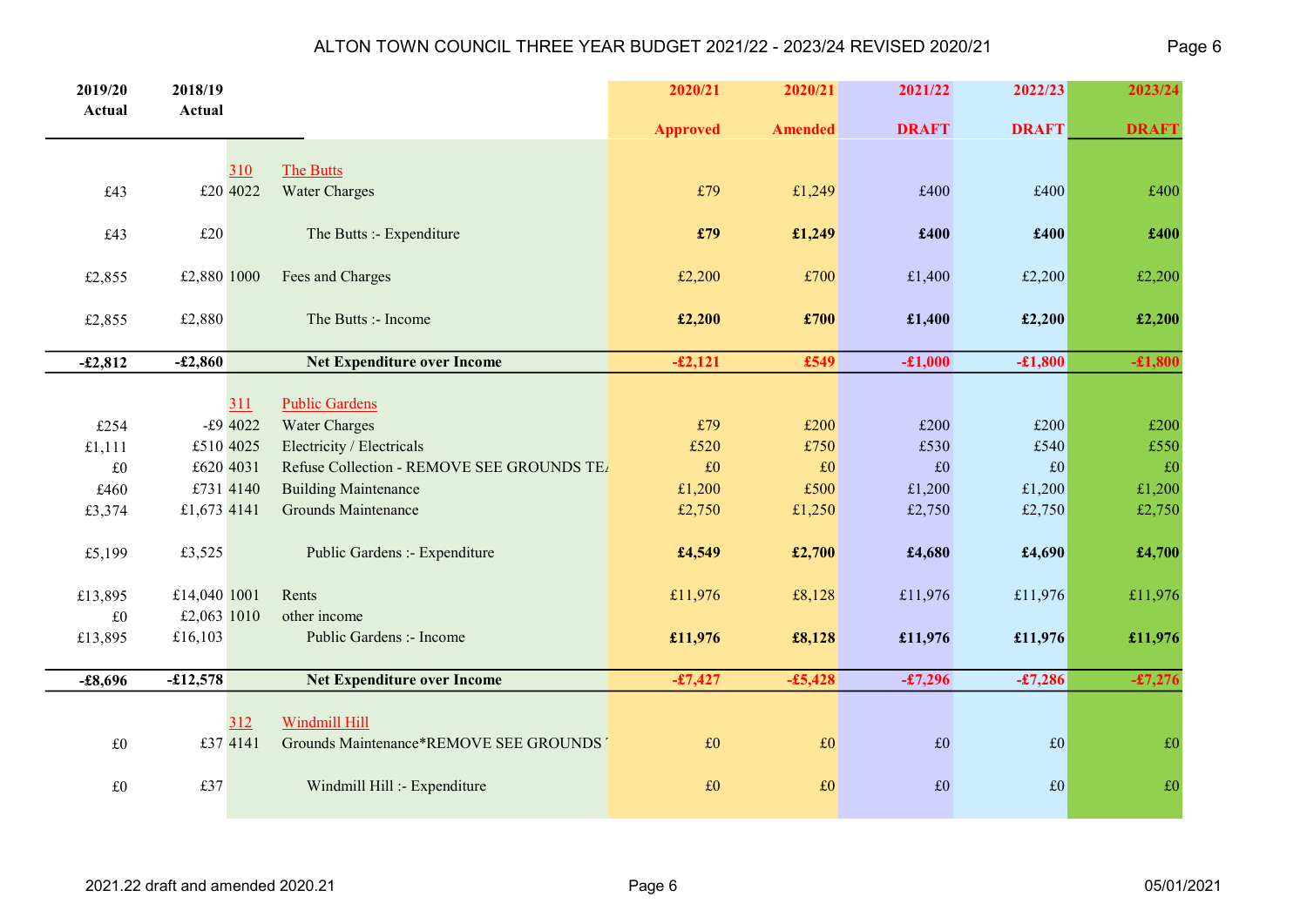| 2019/20<br>Actual | 2018/19<br>Actual |     |                                     | 2020/21         | 2020/21        | 2021/22      | 2022/23      | 2023/24      |
|-------------------|-------------------|-----|-------------------------------------|-----------------|----------------|--------------|--------------|--------------|
|                   |                   |     |                                     | <b>Approved</b> | <b>Amended</b> | <b>DRAFT</b> | <b>DRAFT</b> | <b>DRAFT</b> |
| £4,441            | £7,999 1001       |     | Rents                               | £4,000          | £4,418         | £4,000       | £4,000       | £4,000       |
| £4,441            | £7,999            |     | Windmill Hill :- Income             | £4,000          | £4,418         | £4,000       | £4,000       | £4,000       |
| $-£4,441$         | $-£7,962$         |     | <b>Net Expenditure over Income</b>  | $-£4,000$       | $-£4,418$      | $-£4,000$    | $-£4,000$    | $-£4,000$    |
|                   |                   | 313 | <b>Kings Pond</b>                   |                 |                |              |              |              |
| £8,891            | £11,608 4141      |     | <b>Grounds Maintenance</b>          | £8,000          | £5,000         | £8,000       | £8,000       | £22,000      |
| £8,891            | £11,608           |     | Kings Pond :- Expenditure           | £8,000          | £5,000         | £8,000       | £8,000       | £22,000      |
| £6,765            | £7,062 1001       |     | Rents                               | £7,100          | £7,100         | £7,100       | £7,100       | £7,100       |
| £6,765            | £7,062            |     | Kings Pond :- Income                | £7,100          | £7,100         | £7,100       | £7,100       | £7,100       |
|                   |                   |     |                                     |                 |                |              |              |              |
|                   | £4,546            |     | <b>Net Expenditure over Income</b>  | £900            | $-£2,100$      | £900         | £900         |              |
| £2,126            |                   |     |                                     |                 |                |              |              | £14,900      |
|                   |                   | 314 | Holybourne Play Area                |                 |                |              |              |              |
| $\pounds 0$       | £265 4200         |     | <b>Ground Rent</b>                  | £265            | £265           | £265         | £265         | £265         |
| £0                | £265              |     | Holybourne Play Area :- Expenditure | £265            | £265           | £265         | £265         | £265         |
| $\pmb{\pounds}$ 0 | £265              |     | <b>Net Expenditure over Income</b>  | £265            | £265           | £265         | £265         | £265         |
|                   |                   | 315 | <b>Chawton Park Road</b>            |                 |                |              |              |              |
| £20,341           | £21,150 1001      |     | Rents                               | £27,150         | £20,183        | £23,500      | £27,150      | £27,150      |
| £20,341           | £21,150           |     | Chawton Park Road :- Income         | £27,150         | £20,183        | £23,500      | £27,150      | £27,150      |
| $-£20,341$        | $-£21,150$        |     | <b>Net Expenditure over Income</b>  | $-£27,150$      | $-£20,183$     | $-£23,500$   | $-£27,150$   | $-£27,150$   |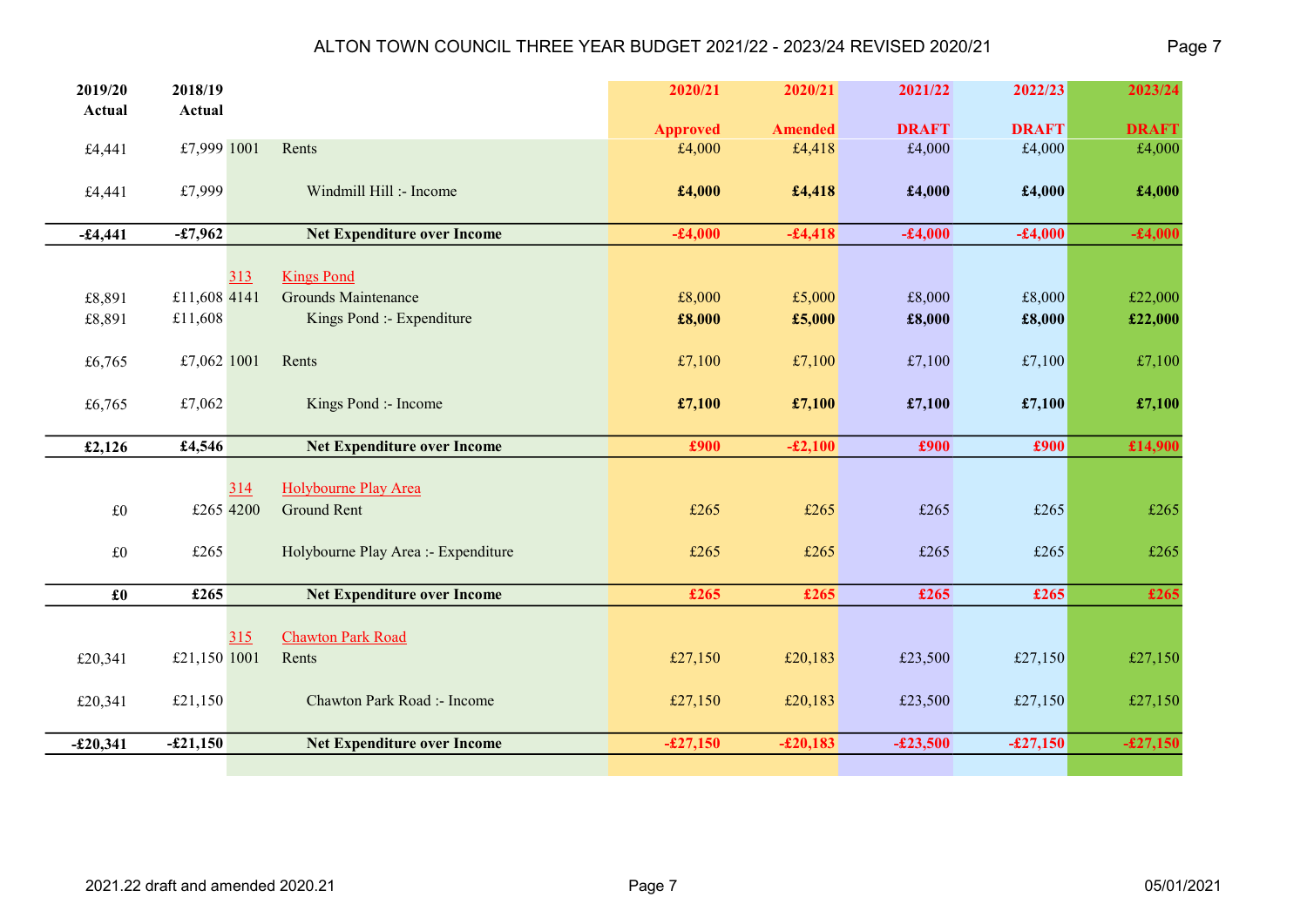| 2019/20             | 2018/19      |           |                                          | 2020/21         | 2020/21         | 2021/22         | 2022/23                 | 2023/24         |
|---------------------|--------------|-----------|------------------------------------------|-----------------|-----------------|-----------------|-------------------------|-----------------|
| Actual              | Actual       |           |                                          | <b>Approved</b> | <b>Amended</b>  | <b>DRAFT</b>    | <b>DRAFT</b>            | <b>DRAFT</b>    |
|                     |              | 316       | Greenfields                              |                 |                 |                 |                         |                 |
| $\pounds 0$         | £113 4141    |           | Grounds Maintenance*REMOVE SEE GROUNDS   | £0              | £0              | $\pounds 0$     | f(0)                    | £0              |
| $\pounds 0$         | £113         |           | Greenfields :- Expenditure               | £0              | $\pmb{\pounds}$ | $\pmb{\pounds}$ | $\pmb{\pmb{\pmb{\pm}}}$ | £0              |
| $\pounds 0$         | £1,421 1001  |           | Rents                                    | £430            | £430            | £430            | £450                    | £450            |
| $\pounds 0$         | £1,421       |           | Greenfields :- Income                    | £430            | £430            | £430            | £430                    | £430            |
|                     |              |           |                                          |                 |                 |                 |                         |                 |
| $\pounds 0$         | $-£1,308$    |           | <b>Net Expenditure over Income</b>       | $-£430$         | $-£430$         | $-£430$         | $-£430$                 | $-£430$         |
|                     |              | 317       | <b>Flood Meadows</b>                     |                 |                 |                 |                         |                 |
| £594                |              | £0 4025   | Electricity                              | £100            | £264            | £150            | £155                    | £160            |
| £37,341             | £12,150 4141 |           | <b>Grounds Maintenance</b>               | £14,800         | £16,673         | £26,601         | £4,000                  | £5,000          |
| £37,935             | £12,150      |           | Flood Meadows :- Expenditure             | £14,900         | £16,937         | £26,751         | £4,155                  | £5,160          |
|                     |              |           |                                          |                 |                 |                 |                         |                 |
| £25,000             | £3,396 1010  |           | Other Income                             | £0              | £899            | £0              | $\vert$ £0              | £0              |
|                     |              |           |                                          |                 |                 |                 |                         |                 |
| £12,935             | £8,754       |           | <b>Net Expenditure</b>                   | £14,900         | £16,038         | £26,751         | £4,155                  | £5,160          |
|                     |              | 318       | <b>Other Open Spaces</b>                 |                 |                 |                 |                         |                 |
| £4,421              |              | £274 4156 | Parish Paths                             | £1,000          | £1,000          | £1,000          | £1,000                  | £1,000          |
| £4,340              |              | £0 4315   | Wey Walk                                 | £0              | £550            | £3,730          | $\pounds$ 0             | £0              |
| £6,000              |              | £0 4316   | <b>NEW Will Hall Farm Lower Field</b>    | £5,000          | $\pounds 0$     | £2,500          | £2,500                  | £3,000          |
|                     |              |           | <b>NEW Holybourne Pond</b>               | £0              | $\pounds 0$     | £5,000          | £1,000                  | £2,000          |
| £14,761             | £274         |           | Other Open Spaces :- Expenditure         | £6,000          | £1,550          | £12,230         | £4,500                  | £6,000          |
| $\pounds 0$         | £64,000 1010 |           | Other Income                             | $\pounds 0$     | $\pounds 0$     | £0              | E0                      | £0              |
| £14,761             | £274         |           | <b>Net Expenditure</b>                   | £6,000          | £1,550          | £12,230         | £4,500                  | £6,000          |
|                     |              |           |                                          |                 |                 |                 |                         |                 |
|                     |              | 319       | Closed Churchyard                        |                 |                 |                 |                         |                 |
| $\pounds 0$         | £176 4141    |           | Path Maintenance *REMOVE SEE GROUNDS TEA | $\pounds 0$     | £800            | £10,000         | E0                      | £0              |
| $\pounds 0$         | £176         |           | Closed Churchyard :- Expenditure         | $\pounds 0$     | £800            | £10,000         | $\vert$ £0              | $\pounds 0$     |
|                     |              |           |                                          |                 |                 |                 |                         |                 |
| $\pmb{\pmb{\pm 0}}$ | £176         |           | <b>Net Expenditure</b>                   | $\pmb{\pounds}$ | £800            | £10,000         | $\pmb{\pmb{\pm 0}}$     | $\overline{10}$ |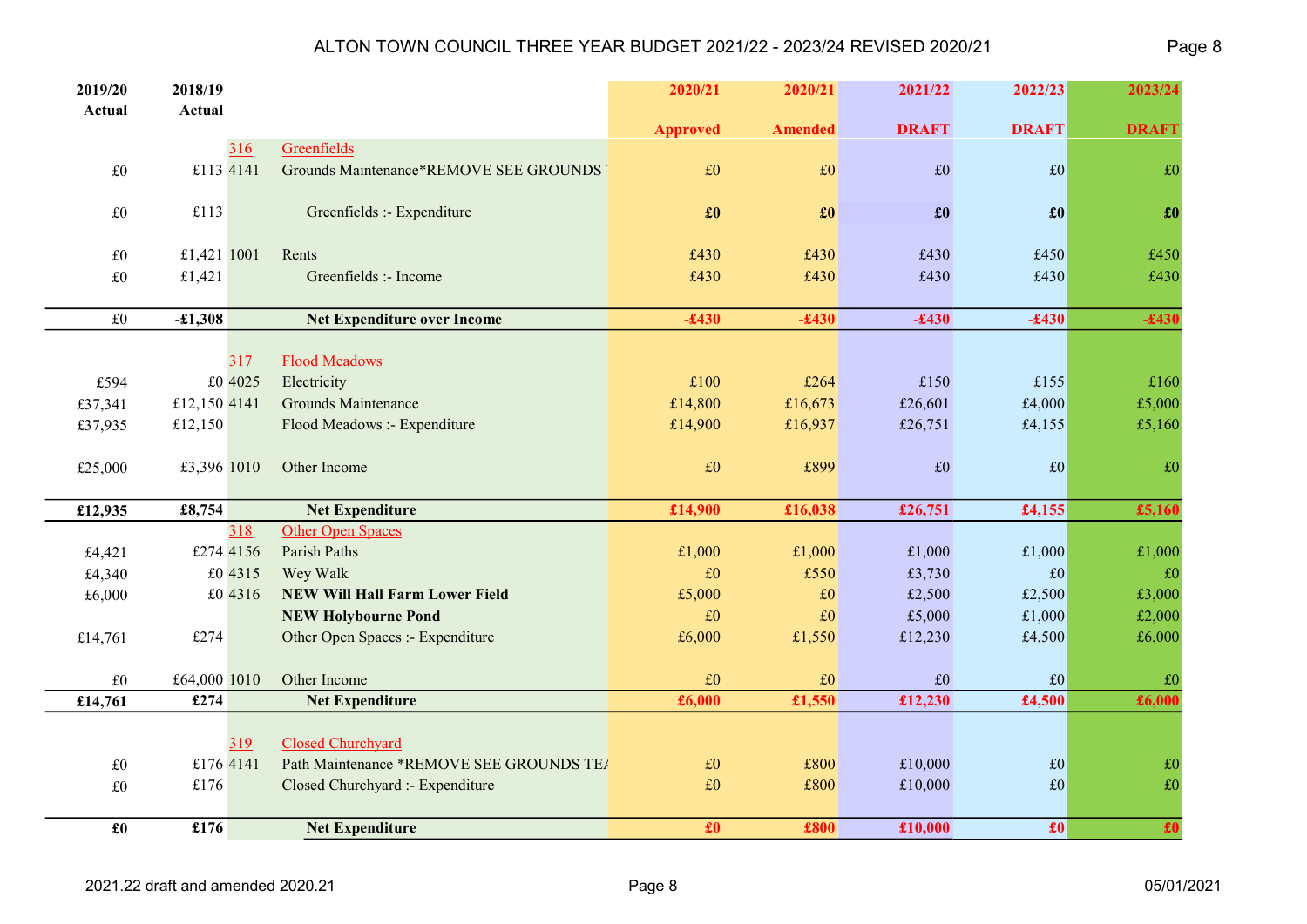| 2019/20           | 2018/19             |            |                                               | 2020/21                   | 2020/21           | 2021/22             | 2022/23                  | 2023/24                   |
|-------------------|---------------------|------------|-----------------------------------------------|---------------------------|-------------------|---------------------|--------------------------|---------------------------|
| <b>Actual</b>     | <b>Actual</b>       |            |                                               |                           |                   |                     |                          |                           |
|                   |                     |            |                                               | <b>Approved</b>           | <b>Amended</b>    | <b>DRAFT</b>        | <b>DRAFT</b>             | <b>DRAFT</b>              |
|                   |                     |            |                                               |                           |                   |                     |                          |                           |
|                   |                     | <u>320</u> | <b>Allotments</b>                             |                           |                   |                     |                          |                           |
| £716              | £2,122 4022         |            | <b>Water Charges</b>                          | £1,770                    | £2,851            | £2,500              | £2,200                   | £2,500                    |
| £3,467            | £6,818 4141         |            | Maintenance                                   | £2,500                    | £2,500            | £2,000              | £2,200                   | £2,500                    |
| £4,398            | £329 4159           |            | <b>Allotment Improvements</b>                 | £3,500                    | £2,000            | £2,500              | £3,500                   | £3,500                    |
| £8,581            | £9,269              |            | Allotments :- Expenditure                     | £7,770                    | £7,351            | £7,000              | £7,900                   | £8,500                    |
| £6,482            | £5,191 1001         |            | Rents                                         | £5,950                    | £5,950            | £6,000              | £6,200                   | £6,400                    |
| £345              | £845 1003           |            | <b>Administration Fees</b>                    | £400                      | $\pounds 0$       | £400                | £400                     | £400                      |
|                   |                     |            |                                               |                           |                   |                     |                          |                           |
| £6,827            | £6,036              |            | Allotments :- Income                          | £6,350                    | £5,950            | £6,400              | £6,600                   | £6,800                    |
|                   |                     |            |                                               |                           |                   |                     |                          |                           |
| £1,754            | £3,233              |            | <b>Net Expenditure over Income</b>            | £1,420                    | £1,401            | £600                | £1,300                   | £1,700                    |
|                   |                     |            |                                               |                           |                   |                     |                          |                           |
|                   |                     | 321        | <b>Barley Fields</b>                          |                           |                   |                     |                          |                           |
| $\pounds 0$       |                     | £0 4141    | Grounds Maintainence                          | £0                        | £0                | $\pounds 0$         | E0                       | $\pounds 0$               |
| $\pounds 0$       | $\pounds 0$         |            | Barley Fields :- Expenditure                  | £0                        | $\pounds 0$       | £0                  | $\pounds 0$              | $\pounds 0$               |
|                   |                     |            |                                               |                           |                   |                     |                          |                           |
| $\pounds 0$       |                     | £0 1010    | Commuted Sum income                           | £0                        | $\pounds 0$       | £0                  | $\pounds 0$              | $\pounds 0$               |
| $\pounds 0$       | $\pounds 0$         |            | <b>Barley Fields :- Income</b>                | $\pmb{\pmb{\pmb{\pm 0}}}$ | $\pmb{\pounds}$   | $\pmb{\pounds}$     | $\pmb{\pmb{\pm 0}}$      | $\pmb{\pmb{\pmb{\pm 0}}}$ |
|                   |                     |            |                                               |                           |                   |                     |                          |                           |
| $\pmb{\pounds}$ 0 | $\pmb{\pmb{\pm 0}}$ |            | <b>Net Expenditure over Income</b>            | £0                        | $\pmb{\pounds}$ 0 | $\pmb{\pmb{\pm 0}}$ | $\boldsymbol{\pounds}$ 0 | $\pmb{\pounds}$           |
|                   |                     | 401        | Community                                     |                           |                   |                     |                          |                           |
| £702              | £1,625 4304         |            | <b>Town Crier</b>                             | £1,050                    | £1,050            | £1,100              | £1,100                   | £1,100                    |
| £541              | £1,551 4306         |            | Tourism / marketing                           | £10,000                   | £12,013           | £10,000             | £10,000                  | £11,000                   |
| £27,644           | £20,856 4307        |            | Events expenditure (including Yuletide)       | £26,400                   | £10,479           | £20,000             | £20,000                  | £21,000                   |
| £300              | £3,135 4312         |            | <b>Events Grants</b>                          | £3,500                    | £500              | £2,000              | £2,500                   | £3,000                    |
| £1,474            | £3,434 4314         |            | <b>CCTV</b>                                   | £15,085                   | £3,013            | £25,000             | £3,500                   | £3,500                    |
| $\pounds 0$       |                     | 4305       | 3rd Party Event /additional officer hours     | £2,500                    | £0                | £2,000              | £2,000                   | £2,000                    |
| £20,750           | £9,702 4308         |            | <b>Youth Provision</b>                        | £20,000                   | £20,000           | £20,000             | £20,000                  | £20,000                   |
| $\pounds 0$       |                     | 4317       | <b>NEW** Climate Change Actions/ Strategy</b> | £15,000                   | £6,640            | £15,000             | £10,000                  | £10,000                   |
| £51,411           | £40,303             |            | Town centre :- Expenditure                    | £93,535                   | £53,695           | £95,100             | £69,100                  | £71,600                   |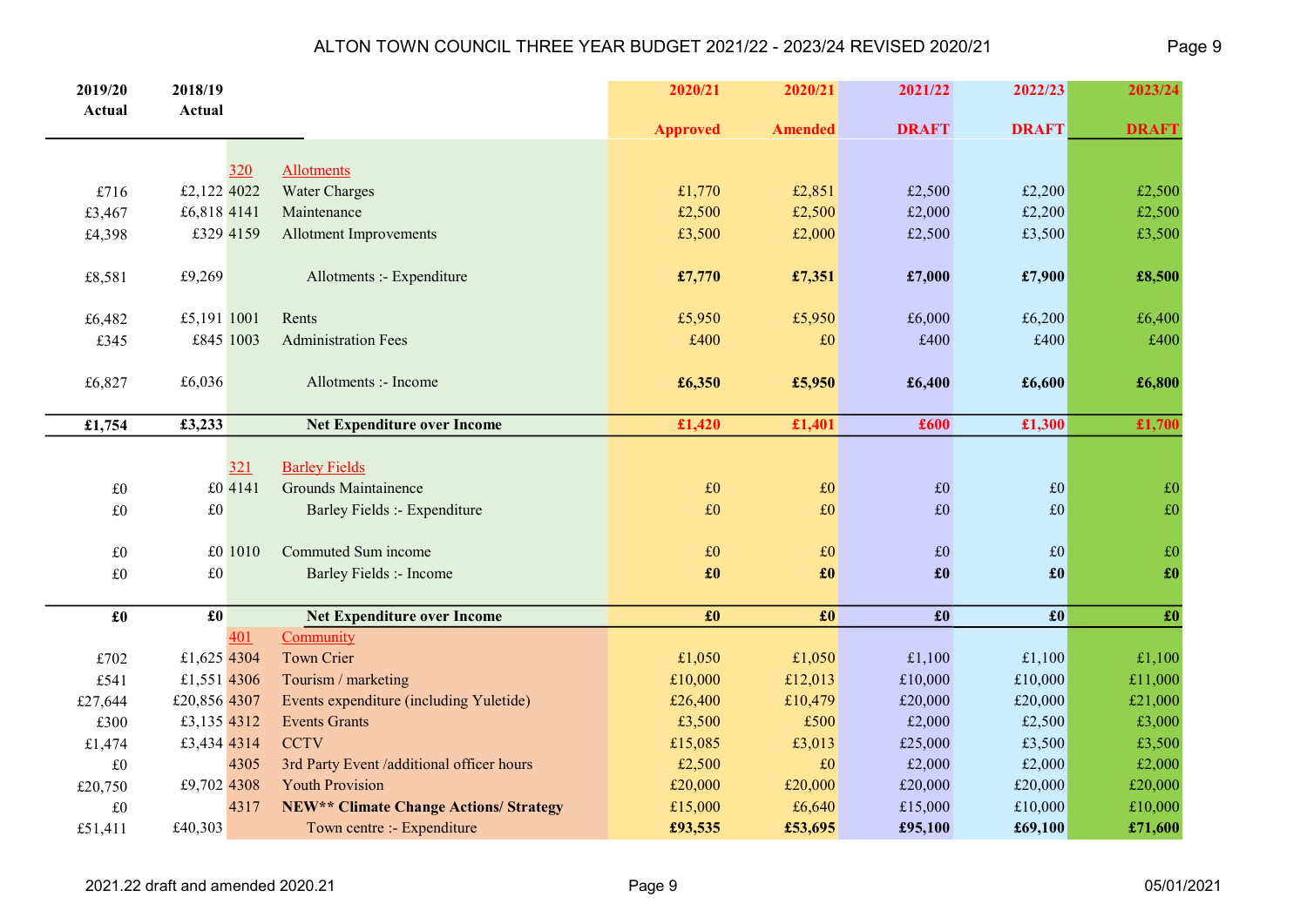| 2019/20<br>Actual | 2018/19<br>Actual |                                       | 2020/21         | 2020/21        | 2021/22      | 2022/23      | 2023/24      |
|-------------------|-------------------|---------------------------------------|-----------------|----------------|--------------|--------------|--------------|
|                   |                   |                                       | <b>Approved</b> | <b>Amended</b> | <b>DRAFT</b> | <b>DRAFT</b> | <b>DRAFT</b> |
|                   |                   |                                       |                 |                |              |              |              |
|                   |                   | Events Income                         |                 |                |              |              |              |
| £1,607            | £8,528 1010       | Advertising Income /other             | £1,725          | £24            | £1,633       | £1,725       | £1,780       |
| £14,973           | £12,955 1014      | Events income (including yuletide)    | £14,000         | £4,320         | £14,000      | £14,000      | £14,000      |
| £2,997            | £3,520 1072       | Donations/Sponsorship received        | £3,250          | £1,850         | £3,500       | £3,700       | £3,900       |
| £8,184            | £4,910 1080       | <b>Grant Income</b>                   | £1,500          | £0             | £5,000       | £1,500       | £1,500       |
| £0                |                   | £0 1089<br><b>NEW**Climate Change</b> | £0              | £6,640         | £15,000      | £0           | £0           |
|                   |                   |                                       |                 |                |              |              |              |
| £27,761           | £29,913           | Town centre :- Income                 | £20,475         | £12,834        | £39,133      | £20,925      | £21,180      |
|                   |                   |                                       |                 |                |              |              |              |
| £23,650           | £10,390           | <b>Net Expenditure over Income</b>    | £73,060         | £40,861        | £55,967      | £48,175      | £50,420      |
|                   |                   |                                       |                 |                |              |              |              |
|                   |                   | <b>Christmas Lights</b><br>403        |                 |                |              |              |              |
| £24,702           | £17,618 4300      | Christmas Lights                      | £20,000         | £20,000        | £20,000      | £25,000      | £25,000      |
|                   |                   |                                       |                 |                |              |              |              |
| £24,702           | £17,618           | Christmas Lights :- Expenditure       | £20,000         | £20,000        | £20,000      | £25,000      | £25,000      |
| £500              | £600 1071         | Christmas Lights Income               | £500            | £0             | £500         | £500         | £500         |
|                   |                   |                                       |                 |                |              |              |              |
| £500              | £600 $\vert$      | Christmas Lights :- Income            | £500            | £0             | £500         | £500         | £500         |
|                   |                   |                                       |                 |                |              |              |              |
| £24,202           | £17,018           | <b>Net Expenditure over Income</b>    | £19,500         | £20,000        | £19,500      | £24,500      | £24,500      |
|                   |                   |                                       |                 |                |              |              |              |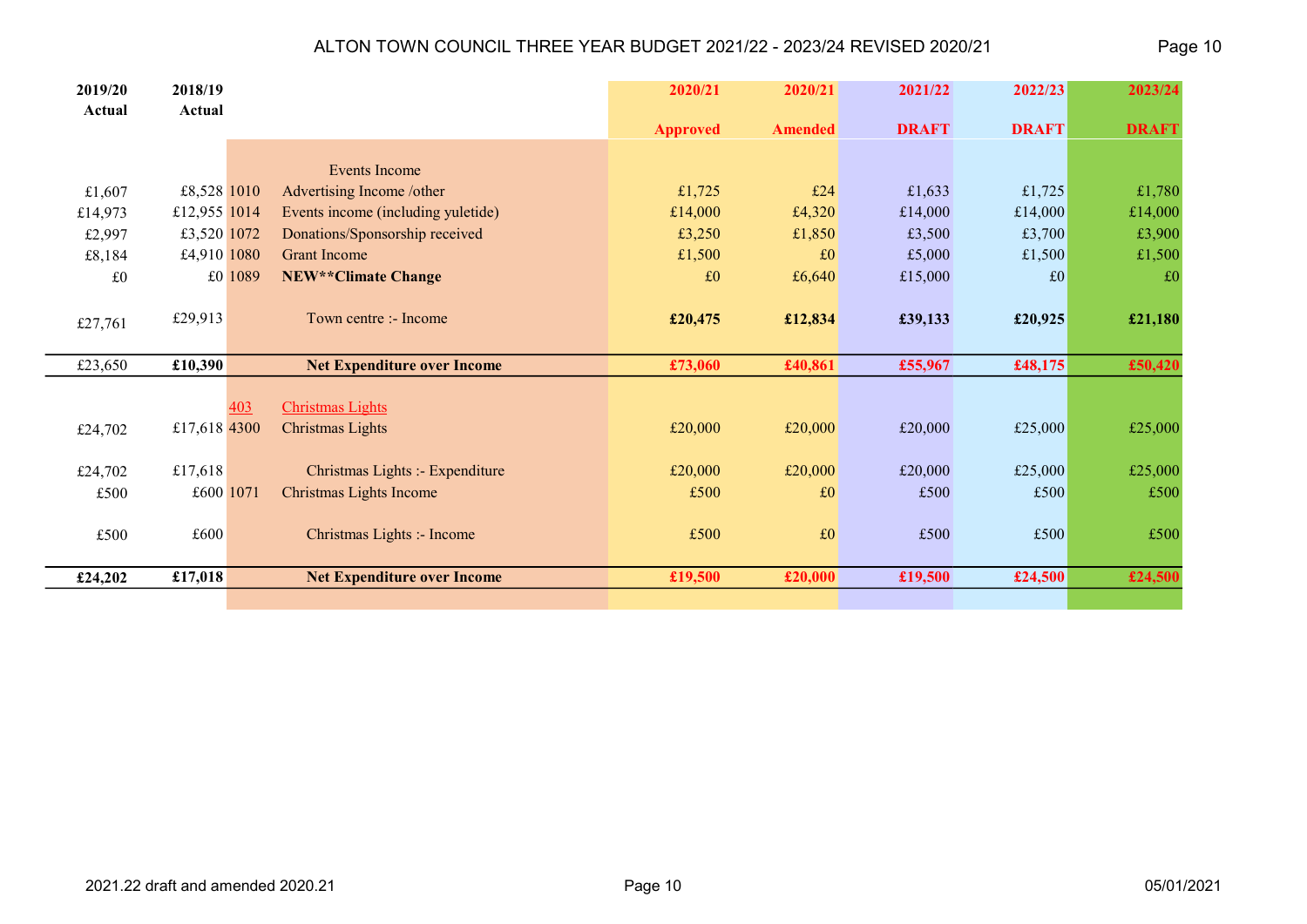| 2019/20       | 2018/19      |                              |                                     | 2020/21         | 2020/21        | 2021/22      | 2022/23      | 2023/24      |
|---------------|--------------|------------------------------|-------------------------------------|-----------------|----------------|--------------|--------------|--------------|
| <b>Actual</b> | Actual       |                              |                                     |                 |                |              |              |              |
|               |              | 404                          |                                     | <b>Approved</b> | <b>Amended</b> | <b>DRAFT</b> | <b>DRAFT</b> | <b>DRAFT</b> |
| £11,770       | £9,972 4302  | <b>Alton</b> in Bloom        | Alton in Bloom Expenditure          | £8,500          | £1,500         | £2,500       | £2,500       | £2,500       |
|               |              |                              |                                     |                 |                |              |              |              |
| £11,770       | £9,972       |                              | Alton in Bloom :- Expenditure       | £8,500          | £1,500         | £2,500       | £2,500       | £2,500       |
| £1,771        | £1,271 1070  | Alton in Bloom :- Income     |                                     | £1,300          | £0             | £1,300       | £1,300       | £1,300       |
| £1,771        | £1,271       |                              | Alton in Bloom :- Income            | £1,300          | $\pounds 0$    | £1,300       | £1,300       | £1,300       |
| £9,999        | £8,701       |                              | <b>Net Expenditure over Income</b>  | £7,200          | £1,500         | £1,200       | £1,200       | £1,200       |
|               |              |                              |                                     |                 |                |              |              |              |
|               |              | 420<br>Grants                |                                     |                 |                |              |              |              |
| £35,342       | £31,000 4500 | <b>Grants-Community</b>      |                                     | £30,000         | £30,000        | £25,000      | £30,000      | £30,000      |
| £0            | £3,000 4503  |                              | Partnership funding - Curtis Museum | £0              | $\pounds 0$    | £0           | £0           | £0           |
| £35,342       | £34,000      |                              | <b>Grants - Expenditure</b>         | £30,000         | £30,000        | £25,000      | £30,000      | £30,000      |
|               |              |                              |                                     |                 |                |              |              |              |
| £35,342       | £34,000      |                              | <b>Net Expenditure over Income</b>  | £30,000         | £30,000        | £25,000      | £30,000      | £30,000      |
|               |              | <b>Assembly Rooms</b><br>503 |                                     |                 |                |              |              |              |
| £21,179       | £23,426 4006 | <b>Management Contract</b>   |                                     | £25,000         | £8,300         | £24,000      | £24,720      | £25,480      |
| £6,383        | £5,883 4021  | Rates                        |                                     | £6,383          | £6,383         | £6,383       | £6,383       | £6,383       |
| £1,403        | £1,586 4022  | <b>Water Charges</b>         |                                     | £1,600          | £1,000         | £1,600       | £1,600       | £1,600       |
| £1,680        | £2,723 4024  | Gas                          |                                     | £1,775          | £1,200         | £1,850       | £1,850       | £1,850       |
| £4,908        | £4,038 4025  | Electricity                  |                                     | £3,800          | £3,100         | £3,800       | £3,875       | £3,920       |
| $\pounds 72$  | £614 4026    | Other Expenditure            |                                     | £500            | £0             | £500         | £500         | £500         |
| £1,173        | £816 4030    | Cleaning                     |                                     | £3,500          | £1,500         | £1,250       | £2,500       | £1,300       |
| £267          | £505 4031    | <b>Refuse Collection</b>     |                                     | £550            | £550           | £550         | £580         | £590         |
| £392          | £709 4040    | Licences                     |                                     | £750            | £750           | £750         | £750         | £750         |
| £633          | £519 4071    | Telephone and IT             |                                     | £600            | £600           | £600         | £600         | £600         |
| $\pounds 0$   | £425 4087    | Advertising                  |                                     | £500            | £0             | £500         | £500         | £500         |
| £6,163        | £8,828 4140  | <b>Building Maintenance</b>  |                                     | £8,500          | £4,000         | £6,000       | £6,500       | £7,000       |
| £161          | £911 4155    | Equipment                    |                                     | £1,000          | $\pounds 0$    | £1,000       | £1,000       | £1,000       |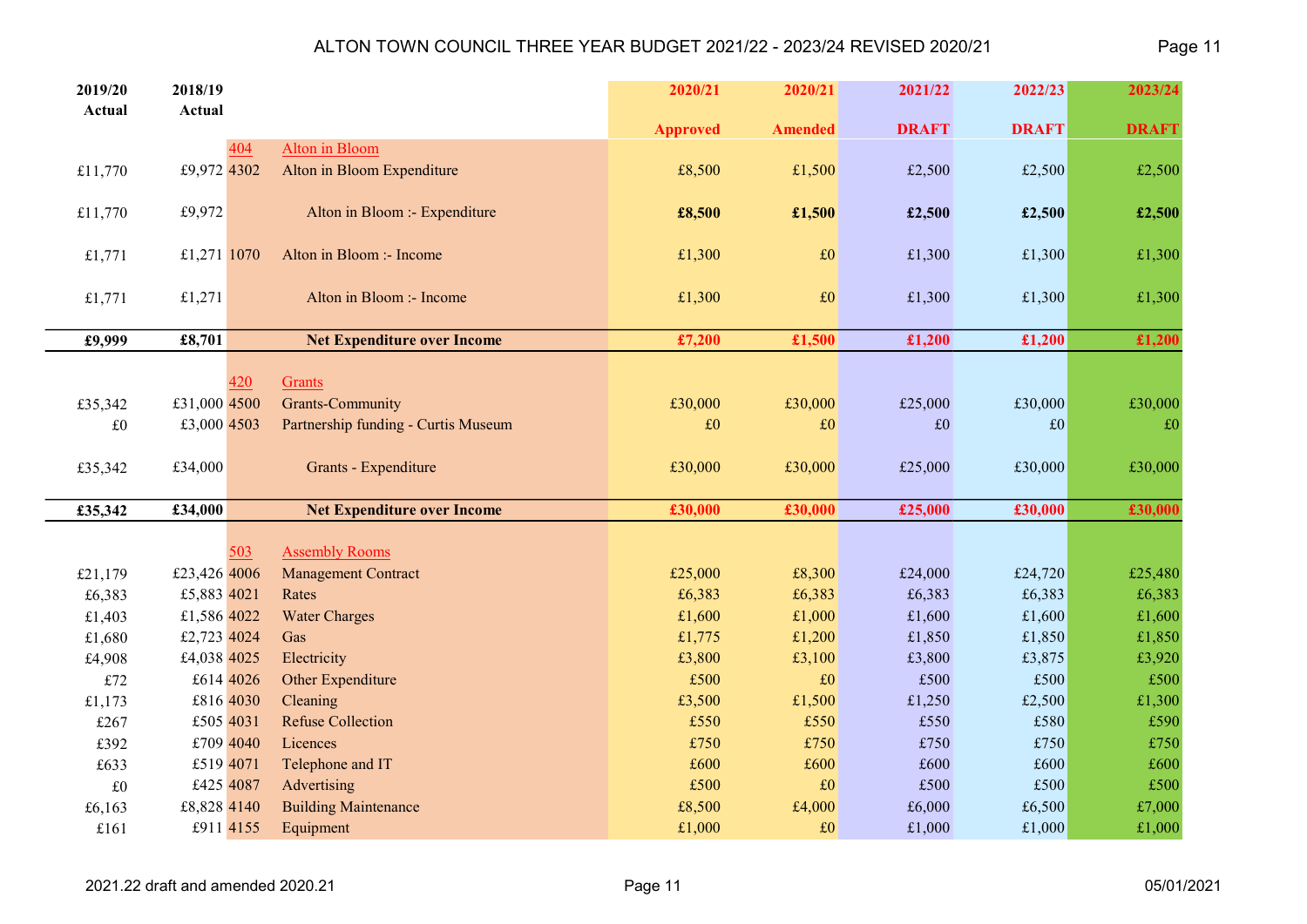| 2019/20                 | 2018/19             |           |                                             | 2020/21         | 2020/21        | 2021/22      | 2022/23                  | 2023/24      |
|-------------------------|---------------------|-----------|---------------------------------------------|-----------------|----------------|--------------|--------------------------|--------------|
| Actual                  | Actual              |           |                                             | <b>Approved</b> | <b>Amended</b> | <b>DRAFT</b> | <b>DRAFT</b>             | <b>DRAFT</b> |
| £0                      |                     | £0 4157   | Furniture                                   | £800            | £0             | £800         | £800                     | £800         |
|                         |                     |           |                                             |                 |                |              |                          |              |
| £44,414                 | £50,983             |           | <b>Assembly Rooms :- Expenditure</b>        | £55,258         | £27,383        | £49,583      | £52,158                  | £52,273      |
|                         |                     |           |                                             |                 |                |              |                          |              |
| £29,682                 | £29,878 1000        |           | Fees and Charges                            | £33,000         | £2,990         | £25,000      | £30,000                  | £31,000      |
| £12,369                 | £9,924 1001         |           | Rents                                       | £10,160         | £10,160        | £10,475      | £10,611                  | £10,750      |
| £42,051                 | £39,802             |           | <b>Assembly Rooms :- Income</b>             | £43,160         | £13,150        | £35,475      | £40,611                  | £41,750      |
|                         |                     |           |                                             |                 |                |              |                          |              |
| £2,363                  | £11,181             |           | <b>Net Expenditure over Income</b>          | £12,098         | £14,233        | £14,108      | £11,547                  | £10,523      |
|                         |                     |           |                                             |                 |                |              |                          |              |
|                         |                     | 601       | <b>Street Furniture</b>                     |                 |                |              |                          |              |
| £1,276                  | £1,152 4021         |           | Rates                                       | £1,178          | £1,178         | £1,178       | £1,178                   | £1,178       |
| £4,990                  | £8,703 4600         |           | Public Seats/bins/parsols                   | £4,440          | £6,295         | £10,150      | £4,750                   | £5,000       |
| £2,360                  |                     | £620 4601 | <b>Bus Shelters</b>                         | £1,750          | £7,764         | £1,750       | £1,750                   | £1,750       |
| £1,922                  |                     | £0 4602   | Notice Boards / SLRS                        | £3,000          | $\pounds 0$    | £6,000       | £3,000                   | £3,000       |
| £10,548                 | £10,475             |           | Street Furniture :- Expenditure             | £10,368         | £15,237        | £19,078      | £10,678                  | £10,928      |
|                         |                     |           |                                             |                 |                |              |                          |              |
| £4,705                  | £4,620 1072         |           | Donations Received/ Bus Shelter Advertising | £4,500          | £1,385         | £4,000       | £4,500                   | £4,500       |
| £0                      |                     | 1009      | <b>Insurance Payout</b>                     | £0              | £760           | £0           | $\pounds$ 0              | £0           |
| £4,705                  | £4,620              |           | Street Furniture :- Income                  | £4,500          | £2,145         | £4,000       | £4,500                   | £4,500       |
|                         |                     |           |                                             |                 |                |              |                          |              |
| £5,843                  | £5,855              |           | <b>Net Expenditure over Income</b>          | £5,868          | £13,092        | £15,078      | £6,178                   | £6,428       |
|                         |                     |           |                                             |                 |                |              |                          |              |
|                         |                     | 602       | Neighbourhood Plan                          |                 |                |              |                          |              |
| $\pounds 0$             |                     | £0 4026   | Other expenditure                           | £6,000          | £3,000         | £3,000       | E0                       | £4,000       |
| $\pounds 0$             | $\pounds 0$         |           | Neighbourhood Plan :- Expenditure           | £6,000          | £3,000         | £3,000       | $\pounds 0$              | £4,000       |
| $\pounds 0$             |                     | £0 1080   | <b>Grants Received</b>                      | £6,000          | £2,500         | £2,000       | f(0)                     | $\pounds 0$  |
| $\pounds 0$             | $\pounds 0$         |           | Neighbourhood Plan :- Income                | £6,000          | £2,500         | £2,000       | f(0)                     | $\pounds 0$  |
| $\pmb{\pmb{\pmb{\pm}}}$ | $\pmb{\pmb{\pm 0}}$ |           | <b>Net Expenditure over Income</b>          | $\pmb{\pounds}$ | £500           | £1,000       | $\mathbf{f}(\mathbf{0})$ | £4,000       |
|                         |                     |           |                                             |                 |                |              |                          |              |